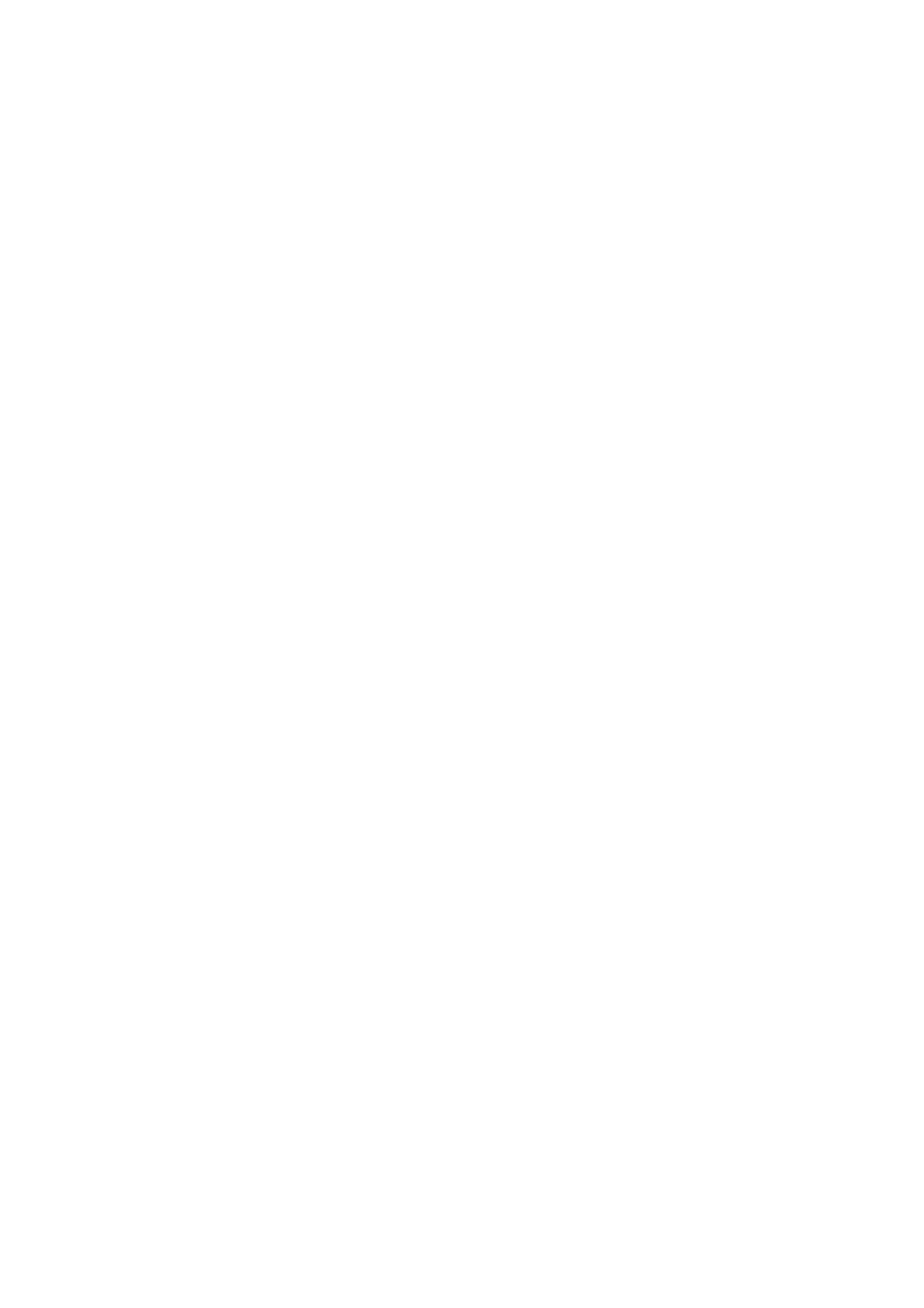#### **WASTE AVOIDANCE AND RESOURCE RECOVERY ACT 2007 LOCAL GOVERNMENT ACT 1995**

#### TOWN OF PORT HEDLAND

#### **WASTE LOCAL LAW 2018**

#### **CONTENTS**

#### **PART 1—PRELIMINARY**

- 1.1 Short title
- 1.2 Commencement
- 1.3 Application
- 1.4 Meaning of terms used in this local law
- 1.5 Local public notice of determinations
- 1.6 Rates, fees and charges
- 1.7 Power to provide waste services

#### **PART 2—LOCAL GOVERNMENT WASTE**

- 2.1 Supply of receptacles
- 2.2 Deposit of waste in receptacles
- 2.3 Collectable waste receptacles
- 2.4 Direction to place or remove a receptacle
- 2.5 Duties of owner or occupier
- 2.6 Exemption
- 2.7 Damaging or removing receptacles
- 2.8 Verge collections

#### **PART 3—GENERAL DUTIES**

- 3.1 Duties of an owner or occupier
- 3.2 Removal of waste from premises
- 3.3 Receptacles and containers for public use

#### **PART 4—OPERATION OF WASTE FACILITIES**

- 4.1 Operation of this Part
- 4.2 Hours of operation
- 4.3 Signs and directions
- 4.4 Fees and charges
- 4.5 Depositing waste
- 4.6 Prohibited activities

#### **PART 5—ENFORCEMENT**

- 5.1 Objection and appeal rights
- 5.2 Offences and general penalty
- 5.3 Other costs and expenses
- 5.4 Prescribed offences
- 5.5 Form of notices

#### **SCHEDULE 1—MEANING OF 'NON-COLLECTABLE WASTE'**

#### **SCHEDULE 2—PRESCRIBED OFFENCES**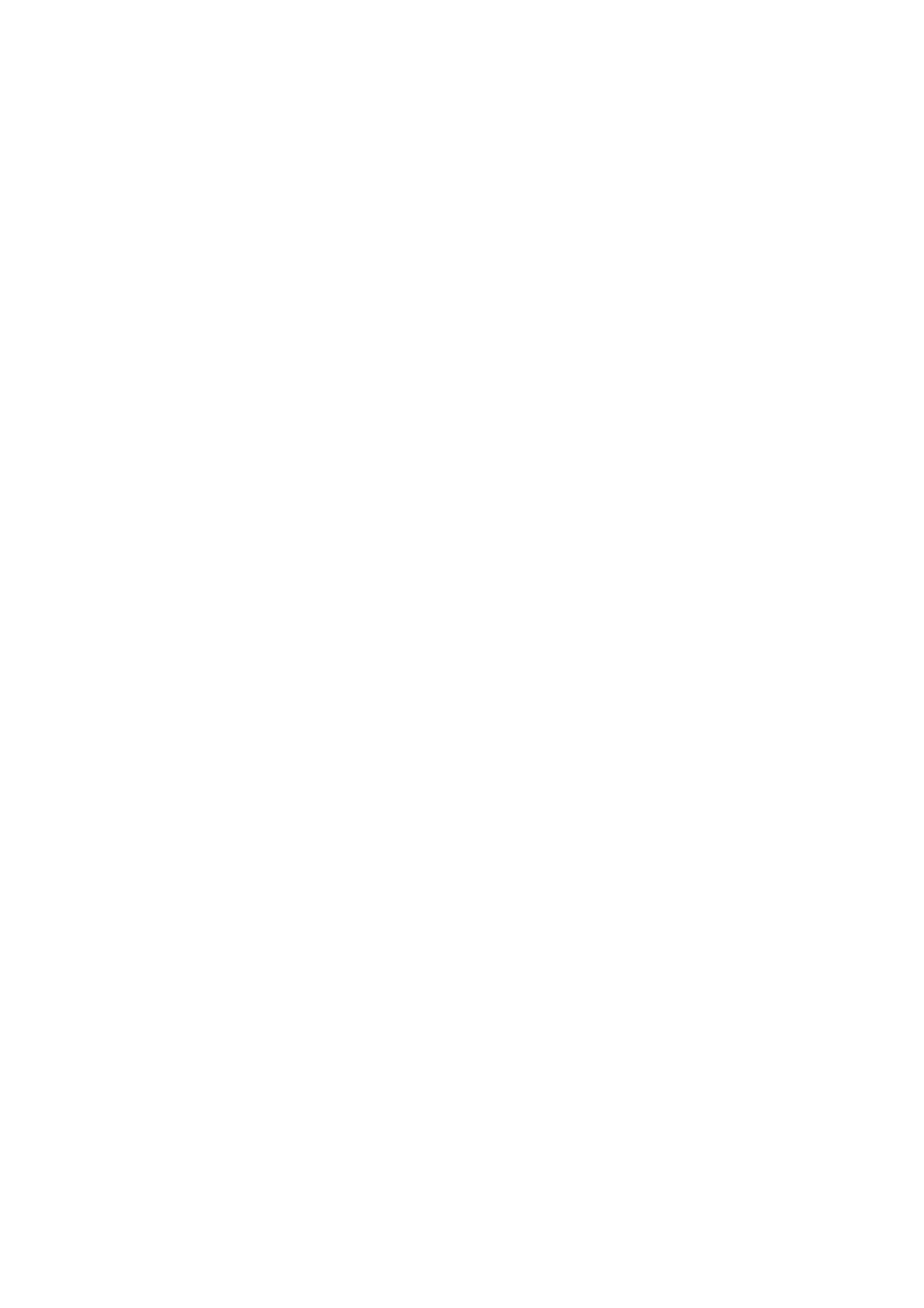#### **WASTE AVOIDANCE AND RESOURCE RECOVERY ACT 2007 LOCAL GOVERNMENT ACT 1995**

#### TOWN OF PORT HEDLAND

#### **WASTE LOCAL LAW 2018**

Under the powers conferred on it by the *Waste Avoidance and Resource Recovery Act 2007*, the *Local Government Act 1995* and under all other enabling powers, the Council of the Town of Port Hedland resolved on 26 September 2018 to make the following local law.

#### **PART 1—PRELIMINARY**

#### **1.1 Short title**

This is the *Town of Port Hedland Waste Local Law 2018*.

#### **1.2 Commencement**

This local law commences 14 days after the day on which it is published in the *Government Gazette*.

#### **1.3 Application**

This local law applies throughout the district.

#### **1.4 Meaning of terms used in this local law**

(1) In this local law—

*authorised person* means a person appointed by the local government under section 9.10 of the LG Act to perform any of the functions of an authorised person under this local law;

*collectable waste* means local government waste that is not—

- (a) liquid refuse;
	- (b) liquid waste; or
	- (c) non-collectable waste;
- *collectable waste receptacle* means a receptacle for the deposit and collection of collectable waste;

*collection*, when used in relation to a receptacle, means the collection and removal of collectable waste from the receptacle by the local government or its contractor:

*collection day* means the day determined by the local government for the collection of collectable waste in the district or a part of the district;

*collection time* means the time on the collection day determined by the local government for the collection of collectable waste in the district or a part of the district;

*costs* of the local government include administrative costs;

*Council* means the council of the local government;

*district* means the district of the local government;

*LG Act* means the *Local Government Act 1995*;

*LG Regulations* means the *Local Government (Functions and General) Regulations 1996*;

*local government* means the Town of Port Hedland;

*local government waste* has the same meaning as in the WARR Act;

*non-collectable waste* has the meaning set out in Schedule 1;

*occupier* in relation to premises, means any or all of the following—

(a) a person by whom or on whose behalf the premises are actually occupied; or

(b) a person having the management or control of the premises;

*owner* has the same meaning as in the LG Act;

*public place* includes a place to which the public ordinarily have access, whether or not by payment of a fee;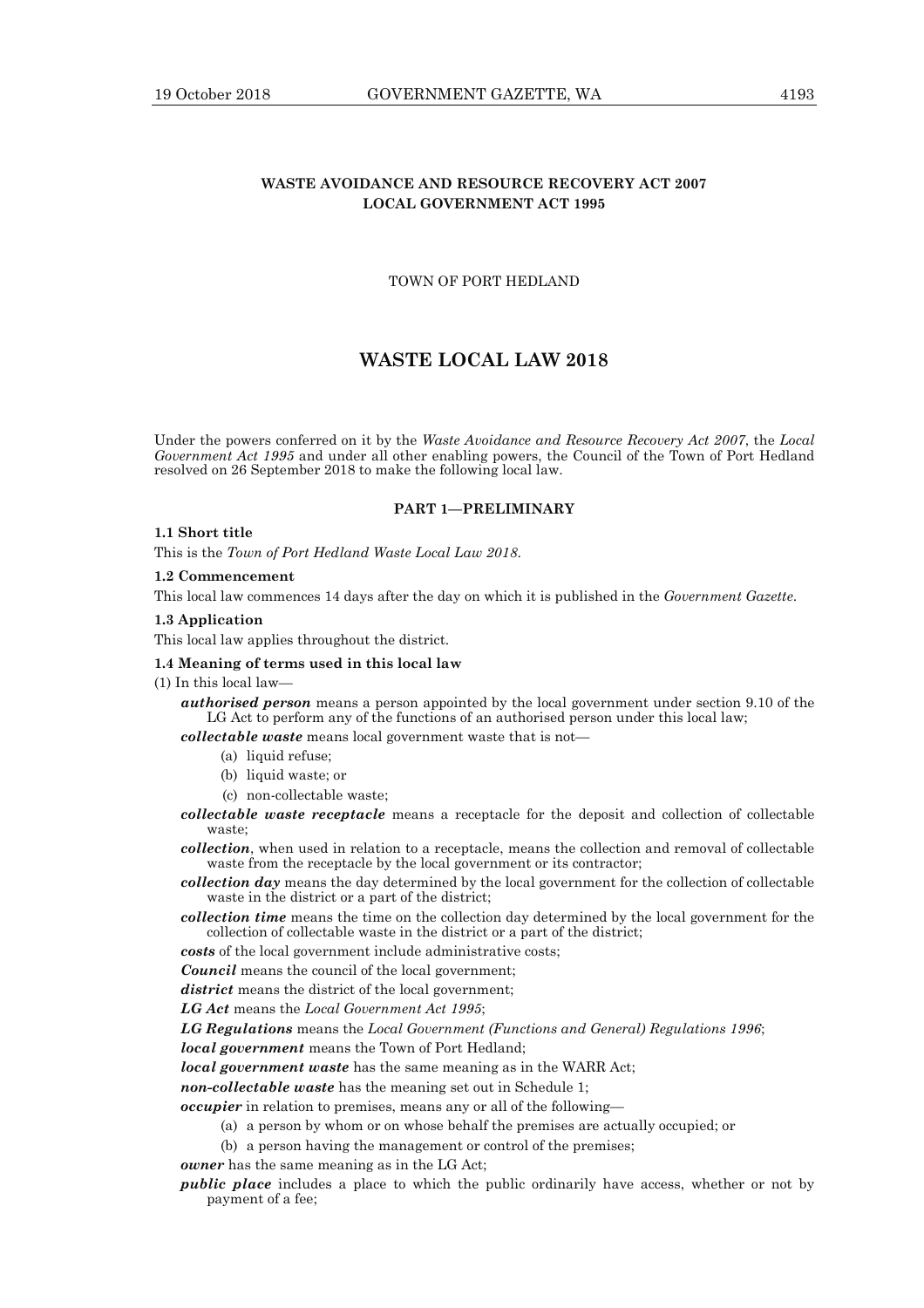*receptacle* means a receptacle—

- (a) that has been supplied for the use of the premises by the local government or its contractor, or which has otherwise been approved by the local government; and
- (b) the waste from which is collected and removed from the premises by the local government or its contractor;

*specified* means specified by the local government or an authorised person, as the case may be; *street alignment* means the boundary between the land comprising a street and the land that abuts the street;

*WARR Act* means the *Waste Avoidance and Resource Recovery Act 2007*;

*WARR Regulations* means the *Waste Avoidance and Resource Recovery Regulations 2008*;

*waste* has the same meaning as in the WARR Act;

*waste facility* means a waste facility, as defined in the WARR Act, that is operated by the local government; and

*waste service* has the same meaning as in the WARR Act.

(2) Where, in this local law, a duty or liability is imposed on an owner or occupier, or on an owner and occupier, the duty or liability is taken to be imposed jointly and severally on each of the owners or occupiers.

#### **1.5 Local public notice of determinations**

Where, under this local law, the local government has a power to determine a matter—

- (a) local public notice, under section 1.7 of the LG Act, must be given of the matter determined;
- (b) the determination becomes effective only after local public notice has been given;
- (c) the determination remains in force for the period of one year after the date that local public notice has been given under subclause (a);
- (d) after the period referred to in subclause (c), the determination continues in force only if, and for so long as, it is the subject of local public notice, given annually, under section 1.7 of the LG Act; and
- (e) the determination must be recorded in a publicly accessible register of determinations that must be maintained by the local government.

#### **1.6 Rates, fees and charges**

The local government's powers to impose rates, fees and charges in relation to waste services are set out in sections 66 to 68 of the WARR Act and sections 6.16 and 6.17 of the LG Act.

#### **1.7 Power to provide waste services**

The local government's power to provide, or enter into a contract for the provision of, waste services is dealt with in section 50 of the WARR Act.

#### **PART 2—LOCAL GOVERNMENT WASTE**

#### **2.1 Supply of receptacles**

(1) The local government is to supply, for the use of each premises that are, or are capable of being, occupied or used for residential purposes, one or more receptacles for the collection and removal, from those premises, of collectable waste.

(2) The owner of premises to which subclause (1) applies must—

- (a) ensure that the fee or charge (if any) imposed by the local government in relation to each receptacle is paid to the local government; and
- (b) ensure that each receptacle is used, in respect of those premises, in accordance with this local law.

#### **2.2 Deposit of waste in receptacles**

(1) An owner or occupier of premises must not deposit or permit to be deposited in a receptacle any non-collectable waste.

(2) A person must not deposit waste in a receptacle that has been provided for the use of other premises without the consent of the owner or occupier of those premises.

#### **2.3 Collectable waste receptacles**

An owner or occupier of premises must not deposit or permit to be deposited in a collectable waste receptacle—

- (a) where the receptacle has a capacity of 240 litres—more than 70 kilograms of collectable waste; or
- (b) where the receptacle has any other capacity—more than the weight determined by the local government.

#### **2.4 Direction to place or remove a receptacle**

(1) The local government or an authorised person may give a written direction to an owner or occupier of specified premises—

- (a) to place a receptacle in respect of those premises for collection; or
- (b) to remove a receptacle in respect of those premises after collection.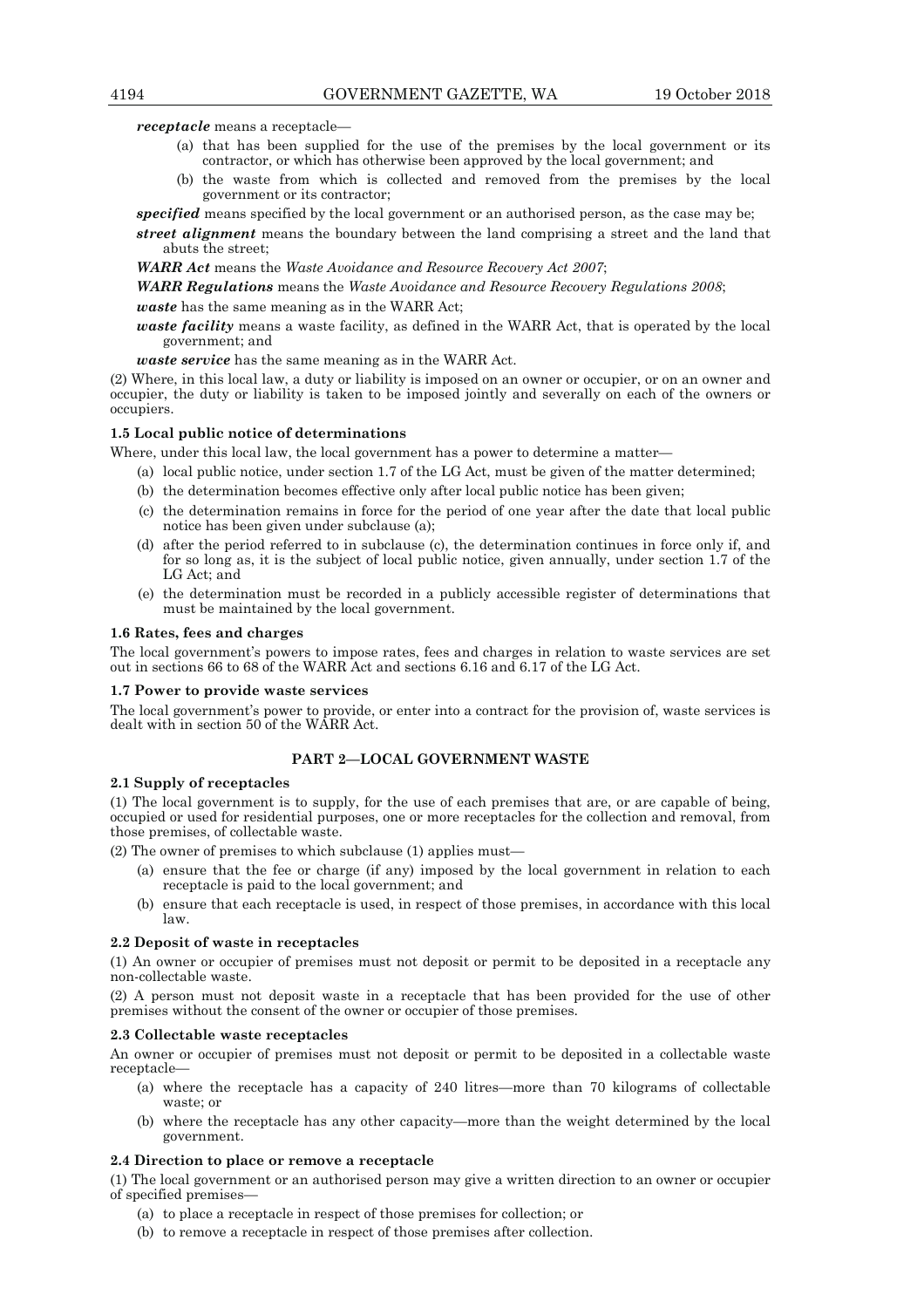(2) The direction under subclause (1) may specify when the placement or removal is to occur, or where the receptacle is to be placed, or both.

(3) An owner or occupier of premises must comply with a direction given under this clause.

#### **2.5 Duties of owner or occupier**

An owner or occupier of premises must—

- (a) except for a reasonable period before and after collection time, keep each receptacle in a storage space or area that is behind the street alignment;
- (b) take reasonable steps, if placing a receptacle for collection on the verge adjoining the premises, or other area as determined by the local government, ensure that, within a reasonable period before collection time, each receptacle is—
	- (i) within 1 metre of the carriageway;
	- (ii) placed so that it does not unduly obstruct any footpath, cycle way, right-of-way or carriageway; and
	- (iii) facing squarely to the edge of and opening towards the carriageway,

or in such other position as is approved in writing by the local government or an authorised person;

- (c) take reasonable steps to ensure that the premises are provided with an adequate number of receptacles; and
- (d) if the receptacle is lost, stolen, damaged or defective, notify the local government, as soon as practicable, after the event.

#### **2.6 Exemption**

(1) An owner or occupier of premises may apply in writing to the local government for an exemption from compliance with the requirements of clause 2.5(a) or (b).

(2) The local government or an authorised person may grant, with or without conditions, or refuse an application for exemption from compliance under this clause.

(3) An exemption granted under this clause must state—

- (a) the premises to which the exemption applies;
- (b) the period during which the exemption applies; and
- (c) any conditions imposed by the local government or the authorised person.
- (4) An exemption granted under this clause ceases to apply—
	- (a) if the local government decides, on reasonable grounds, that there has been a failure to comply with a condition of the exemption; and
	- (b) from the date that the local government informs the owner or occupier of its decision under clause 2.6(4)(a).

#### **2.7 Damaging or removing receptacles**

(1) A person, other than the local government or its contractor, must not—

- (a) damage, destroy or interfere with a receptacle; or
- (b) except as permitted by this local law or as authorised by the local government or an authorised person, remove a receptacle from any premises to which it was delivered by the local government or its contractor.

#### **2.8 Verge collections**

(1) Where the local government has advertised a verge waste collection (such as a green waste, or a bulk waste, verge collection) a person, unless with and in accordance with the approval of the local government or an authorised person—

- (a) must deposit waste only during the period of time, and in accordance with other terms and conditions, as advertised by the local government in relation to that verge waste collection; and
- (b) must otherwise comply with those terms and conditions.

(2) Where waste has been deposited on a verge for a verge waste collection, a person must not remove any of that waste for a commercial purpose but may remove it for any other purpose.

(3) Except where waste is lawfully removed from a verge under this clause, a person must not disassemble or tamper with any waste deposited on a verge for a verge waste collection so as to increase the risk of harm to any person.

(4) Clause 2.8(2) does not apply to the local government or a person engaged or contracted by the local government in relation to the verge waste collection.

#### **PART 3—GENERAL DUTIES**

#### **3.1 Duties of an owner or occupier**

An owner or occupier of premises must—

- (a) take reasonable steps to ensure that a sufficient number of receptacles are provided to contain all waste which accumulates or may accumulate in or from the premises;
- (b) ensure that each receptacle is kept in good condition and repair;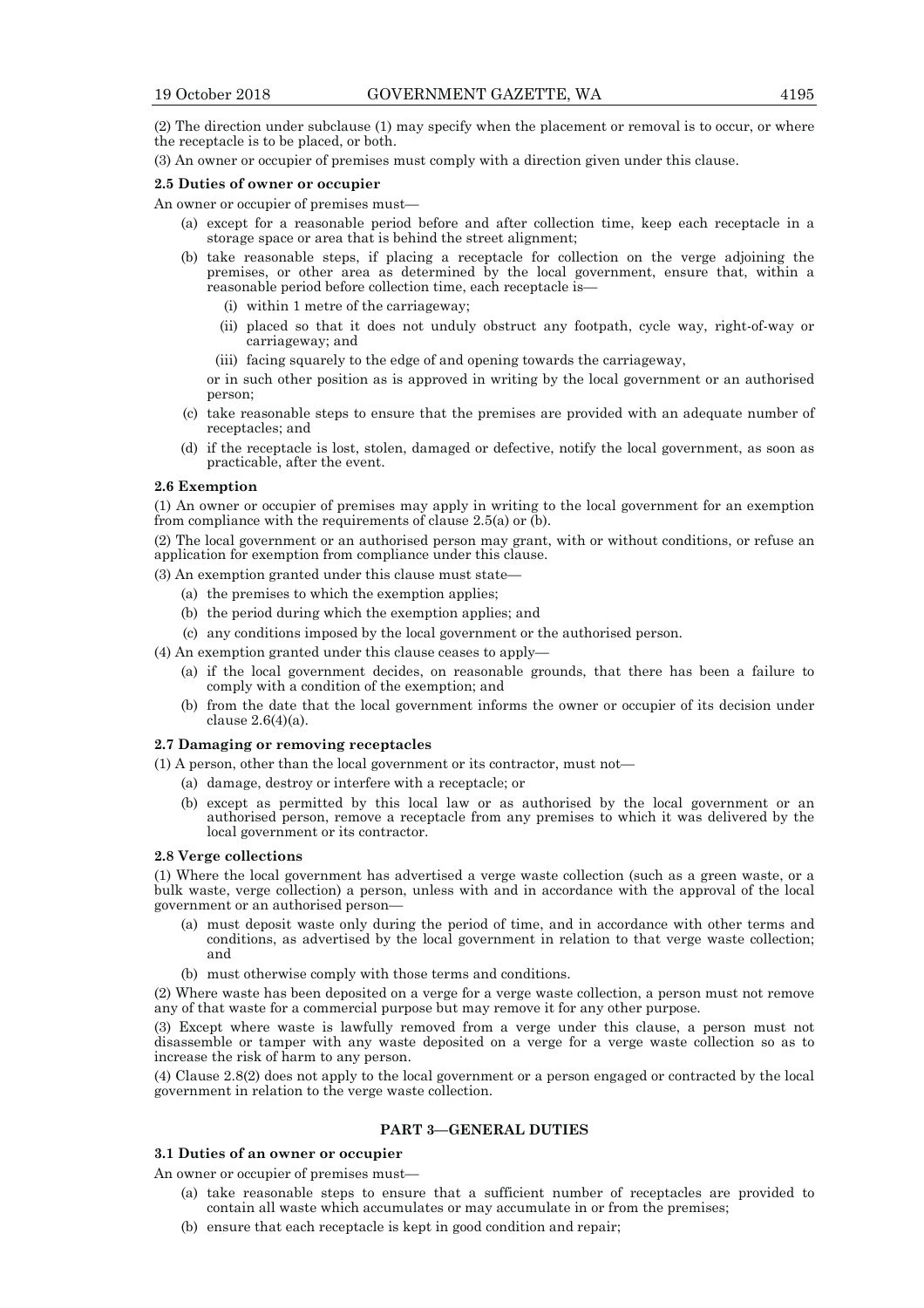(c) take all reasonable steps to—

- (i) prevent fly breeding and keep each receptacle free of flies, maggots, cockroaches, rodents and other vectors of disease;
- (ii) prevent the emission of offensive or noxious odours from each receptacle; and
- (iii) ensure that each receptacle does not cause a nuisance to an occupier of adjoining premises; and
- (d) whenever directed to do so by the local government or an authorised person, thoroughly clean, disinfect, deodorise and apply a residual insecticide to each receptacle.

#### **3.2 Removal of waste from premises**

(1) A person must not remove any waste from premises unless that person is—

- (a) the owner or occupier of the premises;
- (b) authorised to do so by the owner or occupier of the premises; or
- (c) authorised in writing to do so by the local government or an authorised person.

(2) A person must not remove any waste from a receptacle without the approval of—

- (a) the local government or an authorised person; or
- (b) the owner or occupier of the premises at which the receptacle is ordinarily kept.

#### **3.3 Receptacles and containers for public use**

A person must not, without the approval of the local government or an authorised person—

 (a) deposit household, commercial or other waste from any premises on or into; or (b) remove any waste from,

a receptacle provided for the use of the general public in a public place.

#### **PART 4—OPERATION OF WASTE FACILITIES**

#### **4.1 Operation of this Part**

This Part applies to a person who enters a waste facility.

#### **4.2 Hours of operation**

The local government may from time to time determine the hours of operation of a waste facility.

#### **4.3 Signs and directions**

(1) The local government or an authorised person may regulate the use of a waste facility—

- (a) by means of a sign; or
- (b) by giving a direction to a person within a waste facility.
- (2) A person within a waste facility must comply with a sign or direction under subclause (1).

(3) The local government or an authorised person may direct a person who commits, or is reasonably suspected by the local government or the authorised person of having committed, an offence under this clause to leave the waste facility immediately.

(4) A person must comply with a direction under subclause (3).

#### **4.4 Fees and charges**

(1) Unless subclause (3) applies, a person must, on or before entering a waste facility or on demand by the local government or an authorised person, pay the fee or charge as assessed by an authorised person.

(2) An authorised person may assess the fee or charge in respect of a particular load of waste at a rate that applies to any part of that load, even if that rate is higher than the rate that would apply to any other part of the load.

(3) Subclause (1) does not apply—

- (a) to a person who disposes of waste in accordance with the terms of—
	- (i) a credit arrangement with the local government; or
	- (ii) any other arrangement with the local government to pay the fee or charge at a different time or in a different manner; and
- (b) to the deposit of waste owned by the local government, or in the possession of an employee on behalf of the local government.

#### **4.5 Depositing waste**

(1) A person must not deposit waste at a waste facility other than—

- (a) at a location determined by a sign and in accordance with the sign; and
- (b) in accordance with the direction of an authorised person.

(2) The local government may determine the classification of any waste that may be deposited at a waste facility.

#### **4.6 Prohibited activities**

(1) Unless authorised by the local government, a person must not—

(a) remove any waste or any other thing from a waste facility;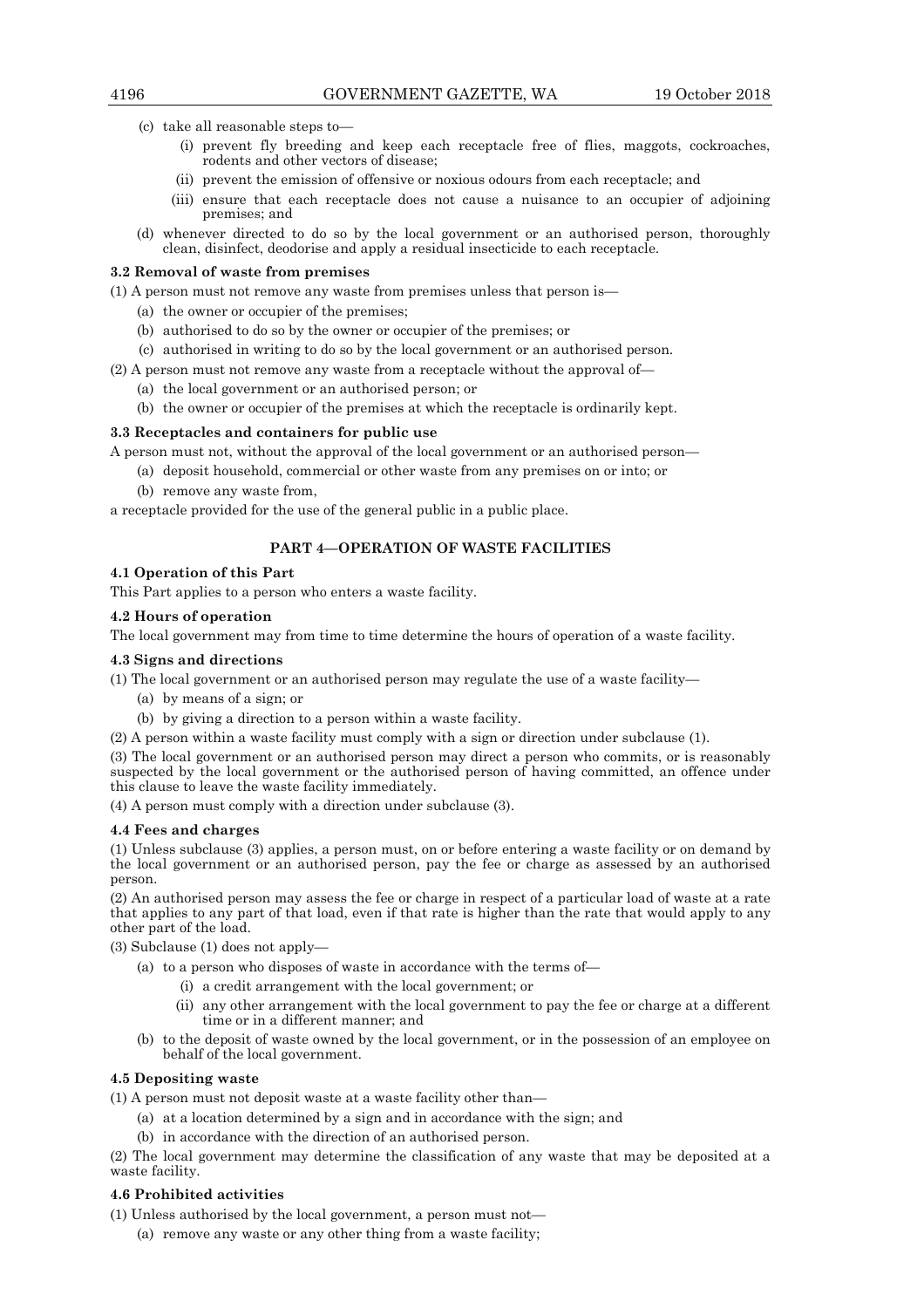- (b) deposit at a waste facility that is a landfill site any waste that is toxic, poisonous or hazardous, or the depositing of which is regulated or prohibited by any written law;
- (c) light a fire in a waste facility;
- (d) remove, damage or otherwise interfere with any flora in a waste facility;
- (e) remove, injure or otherwise interfere with any fauna in a waste facility; or
- (f) damage, deface or destroy any building, equipment, plant or property within a waste facility.

(2) A person must not act in an abusive or threatening manner towards any person using, or engaged in the management or operation of, a waste facility.

#### **PART 5—ENFORCEMENT**

#### **5.1 Objection and appeal rights**

Division 1 of Part 9 of the LG Act applies to a decision under this local law to grant, renew, vary or cancel—

- (a) an approval under clause 2.5(b);
- (b) an exemption under clause 2.6(2);
- (c) an authorisation under clause 2.7(b);
- (d) an approval under clause 2.8(1);
- (e) an authorisation under clause  $3.2(1)(c)$ ;
- (f) an approval under clause 3.2(2); and
- (g) an approval under clause 3.3.

#### **5.2 Offences and general penalty**

(1) A person who fails to do anything required or directed to be done under this local law, or who does anything which under this local law a person is prohibited from doing, commits an offence.

(2) A person who commits an offence under this local law is liable, on conviction, to a penalty not exceeding \$5,000, and if the offence is of a continuing nature, to a further penalty not exceeding \$500 in respect of each day or part of a day during which the offence has continued.

#### **5.3 Other costs and expenses**

(1) A person who is convicted of an offence under this local law is to be liable, in addition to any penalty imposed under clause 5.2, to pay to the local government the costs and expenses incurred by the local government in taking remedial action such as—

- (a) removing and lawfully disposing of toxic, hazardous or poisonous waste; or
- (b) making good any damage caused to a waste facility.

(2) The costs and expenses incurred by the local government are to be recoverable, as a debt due to the local government, in a court of competent civil jurisdiction.

#### **5.4 Prescribed offences**

(1) An offence against a clause specified in Schedule 2 is a prescribed offence for the purposes of section 9.16(1) of the LG Act.

(2) The amount of the modified penalty for a prescribed offence is that specified adjacent to the clause in Schedule 2.

#### **5.5 Form of notices**

(1) Where a vehicle is involved in the commission of an offence, the form of the notice referred to in section 9.13 of the LG Act is that of Form 1 in Schedule 1 of the LG Regulations.

(2) The form of the infringement notice given under section 9.16 of the LG Act is that of Form 2 in Schedule 1 of the LG Regulations.

(3) The form of the infringement withdrawal notice given under section 9.20 of the LG Act is that of Form 3 in Schedule 1 of the LG Regulations.

#### *Schedule 1*  MEANING OF 'NON-COLLECTABLE WASTE'

————

*non-collectable waste* means—

- (a) hot or burning material;
- (b) household hazardous waste, including paint, acids, alkalis, fire extinguishers, solvents, pesticides, oils, gas cylinders, batteries, chemicals and heavy metals;
- (c) any other hazardous material, such as radioactive waste;
- (d) any explosive material, such as flares or ammunition;
- (e) electrical and electronic equipment;
- (f) hospital, medical, veterinary, laboratory or pathological substances;

[Clause 1.4(1)]